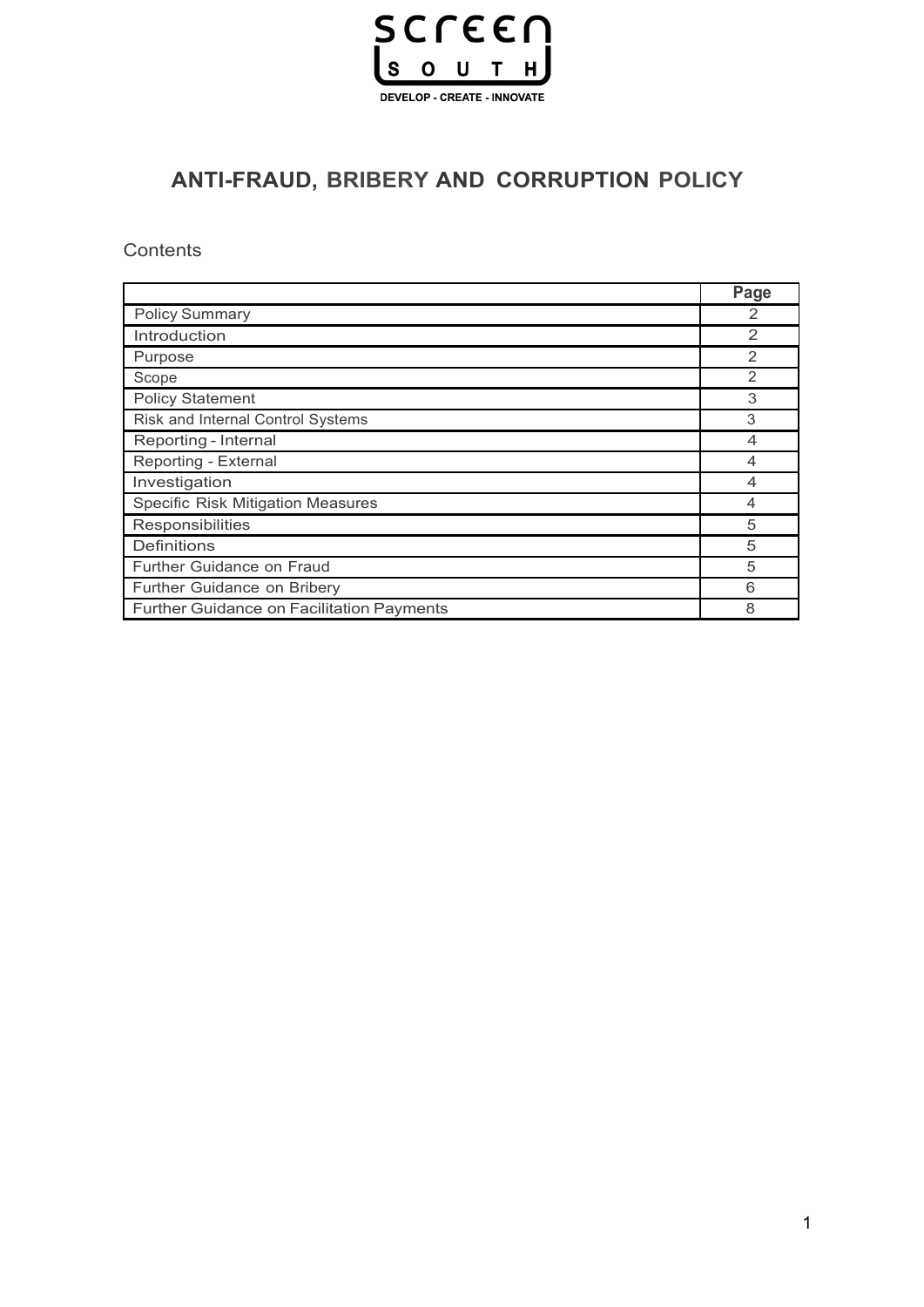

### **Policy Summary**

SCREEN SOUTH has a 'zero tolerance' stance towards fraud, bribery and corruption. It will always seek to investigate and take appropriate action, including but not limited to, disciplinary and/or legal action against those found to have perpetrated fraud and other acts involving dishonesty.

SCREEN SOUTH is committed to developing an anti-fraud culture and to keeping the opportunities for fraud, bribery and corruption to the absolute minimum.

SCREEN SOUTH will assess the risks of fraud, bribery and corruption, establish processes and contra-ls tominimise these risks and it will regularly review the effectiveness of its control systems.

SCREEN SOUTH requires all staff and Trustees to report immediately any incidents or suspicions of fraud, bribery or corruption to an appropriate manager. SCREEN SOUTH will not penalise anyone for raising a concern in good faith.

SCREEN SOUTH will take all reports of fraud, bribery and corruption seriously and investigate them proportionately and appropriately.

SCREEN SOUTH requires all those receiving company funds or representing the company, including itssuppliers, grant recipients, partners, contractors, volunteers and agents, to act in accordance with this policy. This includes reporting to SCREEN SOUTH any suspected or actual instances of fraud, bribery or corruption involving the company's assets, its staff or Trustees.

#### **Introduction**

SCREEN SOUTH complies with applicable legislation, including the Fraud Act 2006, the Bribery Act 2010 and with other regulatory requirements. Its Trustees are required under charity law to safeguardthe assets of the Charity.

SCREEN SOUTH is committed to conducting itself fairly, openly and honestly and in accordance with thehighest ethical and legal standards.

#### **Purpose**

The purpose of this policy is to set out Screen South stance on fraud, bribery and corruption and its approach to preventing, detecting, reporting and investigating fraud, bribery and corruption.

#### **Scope**

This policy applies to Screen South activities globally, including the separate legal entities owned and controlled by Screen South.

This policy is applicable to, and must be followed by, all staff and Trustees, consultants and contractors. Failure to comply could result in disciplinary and/or legal action, including dismissal.

SCREEN SOUTH requires all those receiving company funds or representing the company, including its suppliers, grant recipients, partners, contractors, trustees, and agents to act in accordance withthis policy.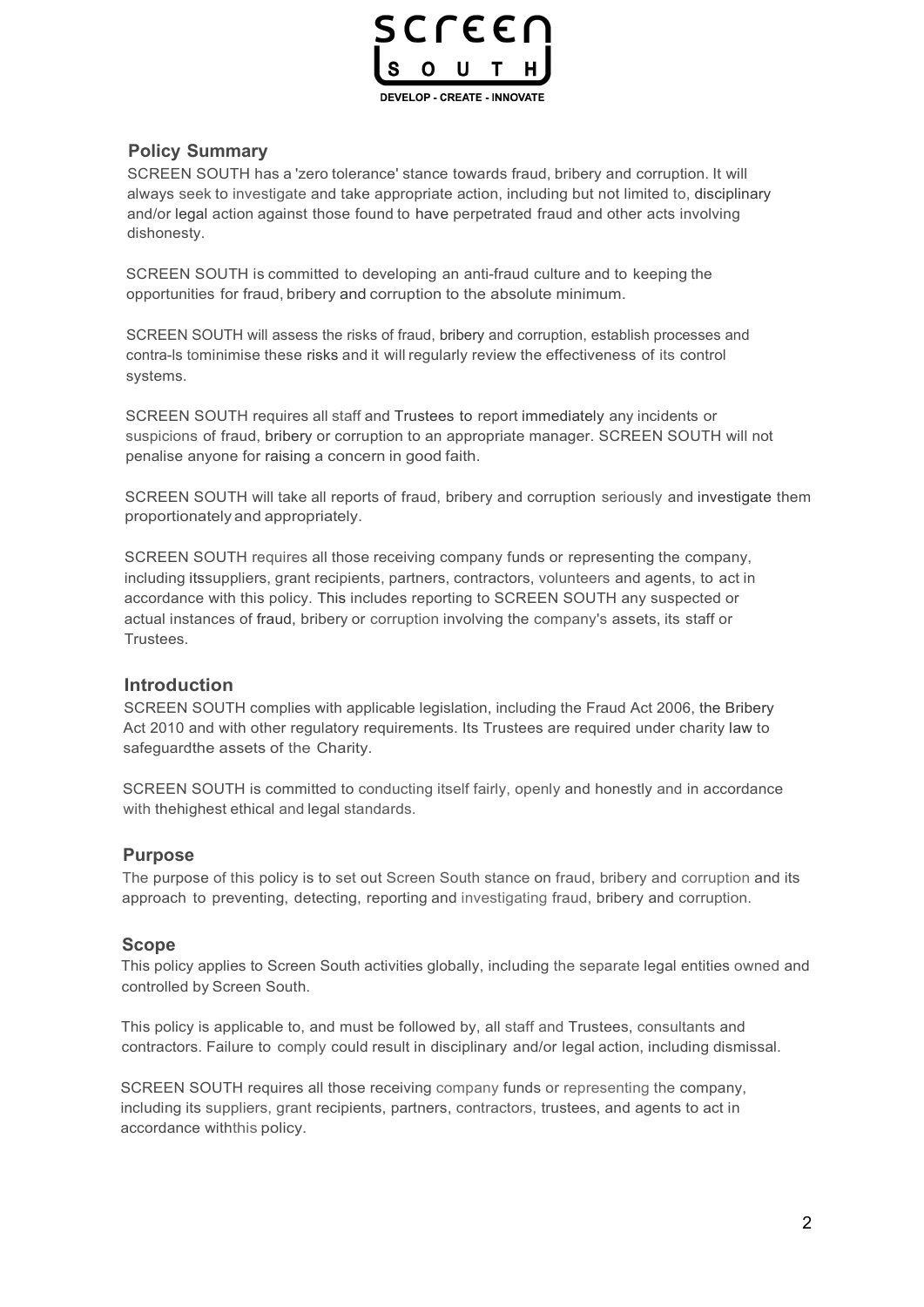

### **Policy Statement**

SCREEN SOUTH has a 'zero tolerance' stance towards fraud, bribery and corruption. This means that thecompany:

- a) does not accept any level of fraud, bribery or corruption within the organisation or by any other individual or organisation receiving company funds or representing the company; and
- b) will always seek to take disciplinary and/or legal action against those found to have perpetrated, be involved in, or assisted with fraudulent or other improper activities in any of its operations.

SCREEN SOUTH is committed to developing an anti-fraud culture and keeping the opportunities for fraud, bribery and corruption to the absolute minimum. Staff, Board members and contractors are encouragedto raise any suspicion or concern, however small or immaterial this may seem.

SCREEN SOUTH requires all staff, contractors and its Board members to act honestly and with integrity to safeguard the resources and reputation of the company at all times.

#### **Risk and Internal Control Systems**

SCREEN SOUTH will seek to assess the nature and extent of its exposure to the risks of internal and external fraud, bribery and corruption. It will review these risks periodically, using information on actual or suspected instances of fraud, bribery and corruption to inform its review.

SCREEN SOUTH will seek to put in place efficient and effective systems, procedures and internal controls to encourage an anti-fraud culture; prevent and detect fraud, bribery and corruption; and reduce the risks to an acceptable level.

SCREEN SOUTH will make all those receiving company funds or representing the company, including its suppliers, grant recipients, partners, contractors, Board members and agents aware of this policy.

When appropriate, SCREEN SOUTH will work with relevant stakeholders, including comparable organisations, relevant regulators and government organisations to tackle fraud.

SCREEN SOUTH will regularly review and evaluate the effectiveness of its systems, procedures and internal controls for managing the risk of fraud. It will do this through risk management and assurance processes and audit arrangements.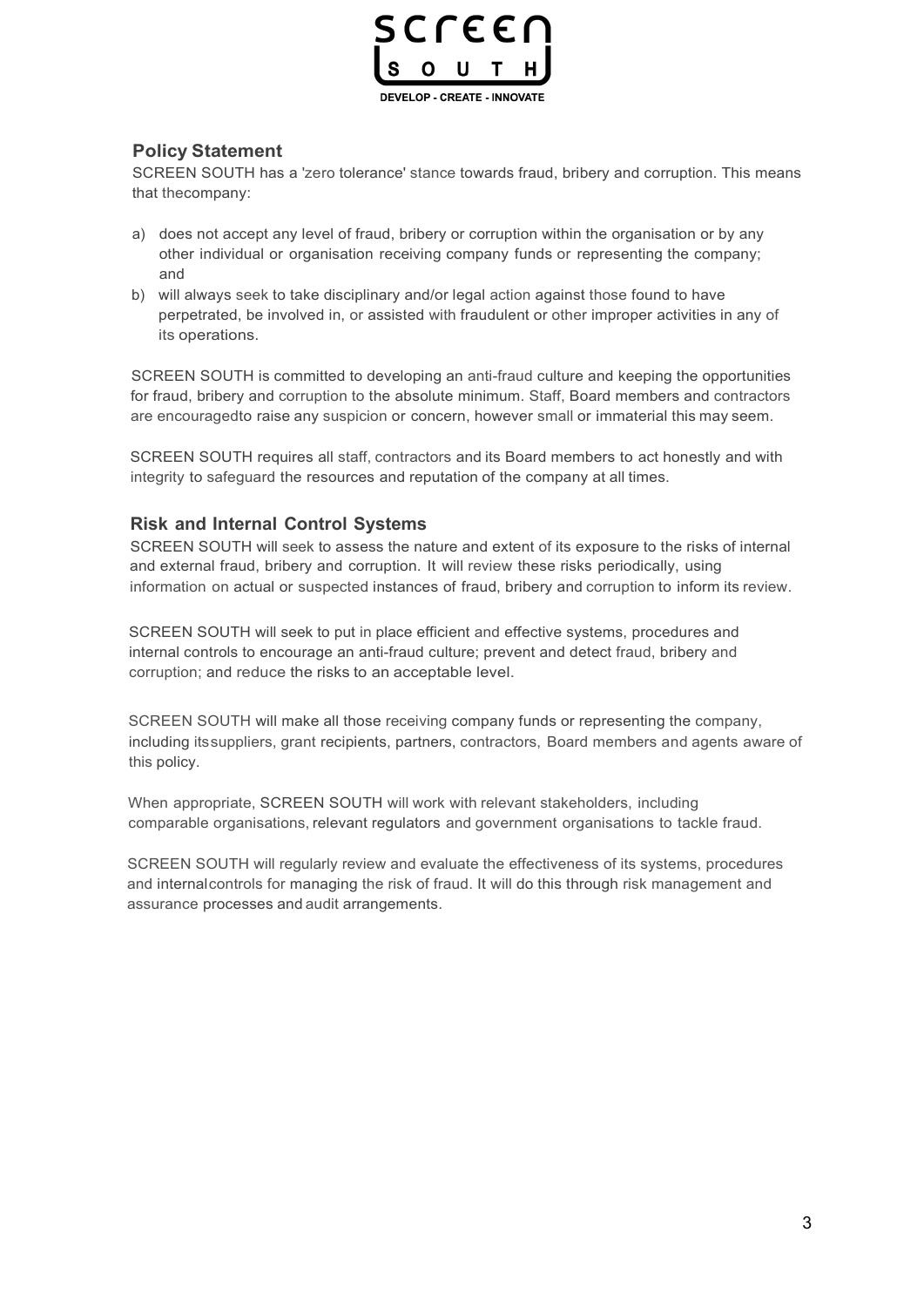

# **Reporting - Internal**

All staff must immediately report any suspected or actual instances of fraud, bribery or corruption. This includes offers to pay bribes, solicitation of bribes and demands to make facilitation payments. Failure to report could result in disciplinary action.

Reports should be made to the M.D. (or the Chair of the Board if the concern relates to the MD). If staff are not comfortable reporting their concerns to these people, they should contact the Chair of Screen South Finance and Audit Committee. In the event of a report being made to the MD, they will inform the Chair of the Board within 48 hours. The Chair of the Board, together with the MD, will decide on the appropriate course of action to be taken, including informing the Chair of the Finance and Audit Committee of material items.

SCREEN SOUTH also requires all those receiving company funds or representing the company, including its suppliers, grant recipients, partners, contractors, trustees and agents to report any suspected or actual instances of fraud, bribery or corruption involving, without limitation, the company's assets or staff or Board.

SCREEN SOUTH will not penalise anyone for raising a concern in good faith, even if it turns out to be unfounded. Any member of staff or a Board member who harasses or victimises someone for raising aconcern in good faith will themselves be subject to disciplinary and/or legal action.

SCREEN SOUTH will maintain a system for recording: all reports of actual or suspected fraud, bribery and corruption; the action taken; and the outcome of any investigation. It will use this information toinform its review of the risks and the effectiveness of its controls.

Reference should also be made to the SCREEN SOUTH Whistleblowing Policy which provides alternativeguidance on confidential reporting, escalation, and impartial advice from Protect (https://www.protect-advice.orgJJ.kL)

#### **Reporting - External**

SCREEN SOUTH will fully meet its obligations to report fraud, bribery and corruption to third parties.

#### **Investigation**

SCREEN SOUTH will take all reports of actual or suspected fraud, bribery and corruption seriously, and investigate proportionately and appropriately as set out in this policy.

SCREEN SOUTH will always seek to take disciplinary and/or legal action against those found to have perpetrated or assisted with fraudulent or other improper activities in any of its operations. For staff, this may include dismissal. It will also seek to recover any assets lost through fraud.

#### **Specific Risk Mitigation Measures**

To manage the exposure to bribery and corruption, the staff, freelance staff and Board members must comply with thecompany's Policy on Gifts and Hospitality. No payment (whether it be a facilitation payment or otherwise), gift or service, is to be made to or received from any Public Official without prior notification to (and the approval of) MD or in their absence the Chair of the Board.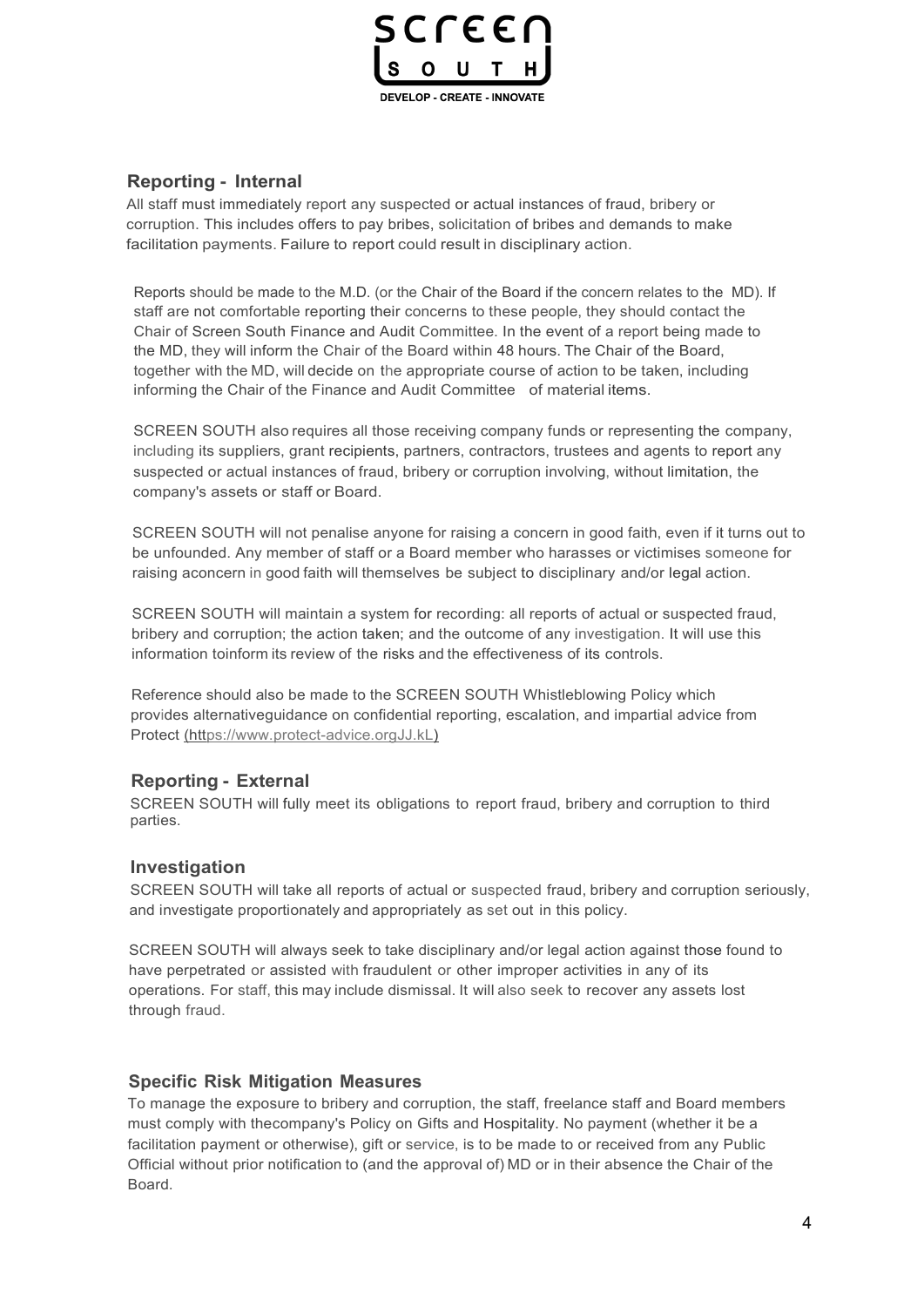

Conflicts of interest are known to increase the risk of fraud. Therefore, all staff who have an interest in an actual or potential supplier (whether personally, or through family members, close friends or associates) must report that conflict of interest to the M.D.

#### **Responsibilities**

All staff, contractors and Board members are responsible for complying with this policy.

#### **Definitions**

**Fraud** is knowingly making an untrue or misleading representation or failing to disclose information with the intention of making a gain for oneself or another or causing a loss, or risk of loss, to another.

**Bribery** is giving or offering someone a financial or other advantage to encourage that person to perform their functions or activities improperly, or to reward someone for having already done so.

**A facilitation payment** is a type of bribe. An example is an unofficial payment or other advantage given to a Public Official to undertake or speed up the performance of their normal duties.

**Corruption** is the misuse of entrusted power for personal gain. This would include dishonest or fraudulent behaviour by those in positions of power, such as managers or government officials. It would include offering, giving and receiving bribes to influence the actions of someone in a position of power or influence, and the diversion of funds for private gain.

A **conflict of interest** is where an individual has private interests that may or actually do influence the decisions that they make as an employee or representative of an organisation.

**Public Official** means any person in public office.

#### **Further Guidance on Fraud**

#### Summary of legislation

The relevant legislation in the UK is The Fraud Act 2006.

The Fraud Act 2006 defines a general offence of fraud and sets out three ways by which fraud can be committed:

- fraud by false representation. A representation is false if it is untrue or misleading. and
- the person making it knows that it is, or might be, untrue or misleading.fraud by failing to disclose information.
- fraud by abuse of position. This applies to those occupying a position in which they are expected to safeguard, or not to act against, the financial interests of another person.

In each case, the offence is to act dishonestly with the intention of making a gain for oneself or another or causing a loss, or risk of loss, to another. The criminal act is the attempt to deceive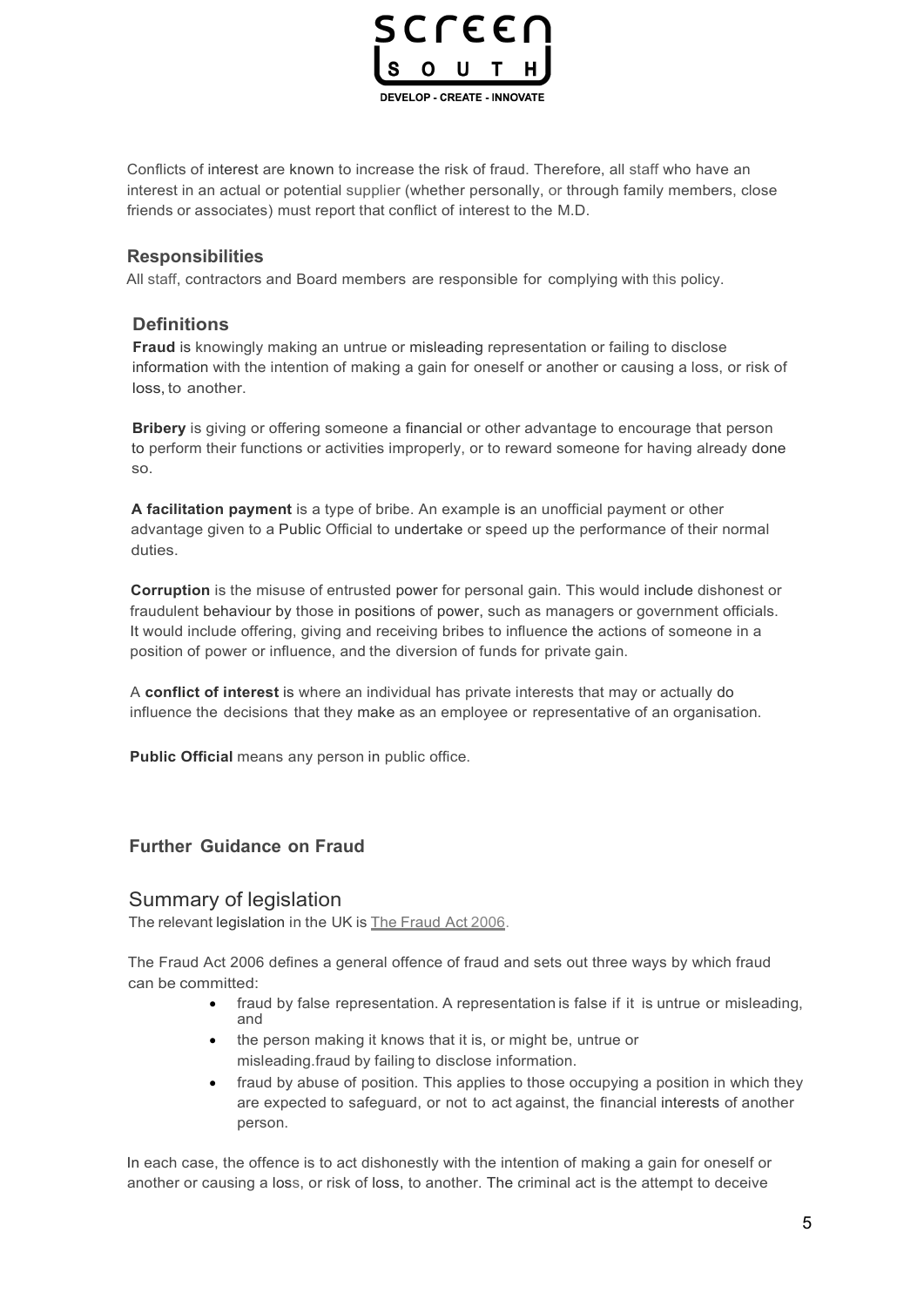

and attempted fraud is therefore treated as seriously as accomplished fraud.

# Examples of fraud relevant to Screen South:

Procurement fraud:

Staff colluding with suppliers and ordering and paying for goods or services that are not required and / or have not been delivered or are charged at an excessive rate. Staff or third parties creating false invoices, receipts, purchase orders or supplier identities in order to obtain payment for goods and services that have not been supplied. Staff awarding a contract, or preferential terms, to a supplier in return for payments, personal discounts, commission or other benefits; or awarding a contract to a relative or other connected party.

Staff not declaring an interest when assessing awards for funding, access to free training if the person concerned is family or otherwise known to the relevant member of staff.

Fraudulently altering documents or records:

Grant recipients not spending grant funds on purposes intended, or keeping funds for personal use, and falsifying records to support false claims.

Staff issuing false receipts to customers in order to keep the funds paid for personal use. Staff or third parties altering vendor payment details to divert supplier payments to own bank account.

Staff fraudulently altering accounting records.

Expenses fraud:

Staff claiming expenses or allowances to which they are not entitled, including by falsifying receipts.

Staff using the company's bank and/or credit cards for personal expenses.

Staff, without the consent of the M.D. using the company's assets, for their own personal use.

Staff or contractors falsifying travel and subsistence or other expense claims.

Fraud involving impersonation:

Staff or third parties impersonating SCREEN SOUTH in order to extract fees for a service which it does not provide or does not charge for.

Staff or third parties submitting false applications from real or fictional individuals or organisation for grants.

Payroll fraud:

Staff creating non-existent employees for directing payments. Staff or temporary staff making false or inflated claims for overtime or flexible working.

### **Further Guidance on Bribery**

#### Summary of legislation

The relevant legislation in the UK is The Bribery Act 2010. This was introduced to update and enhance UK law, including foreign bribery. The Act introduced a new strict corporate liability offence for companies of failing to prevent bribery. This means that SCREEN SOUTH could be liable if an "associated person" offers a bribe on its behalf, including employees and third parties (such as partners and suppliers) carrying out the company's business. The Act applies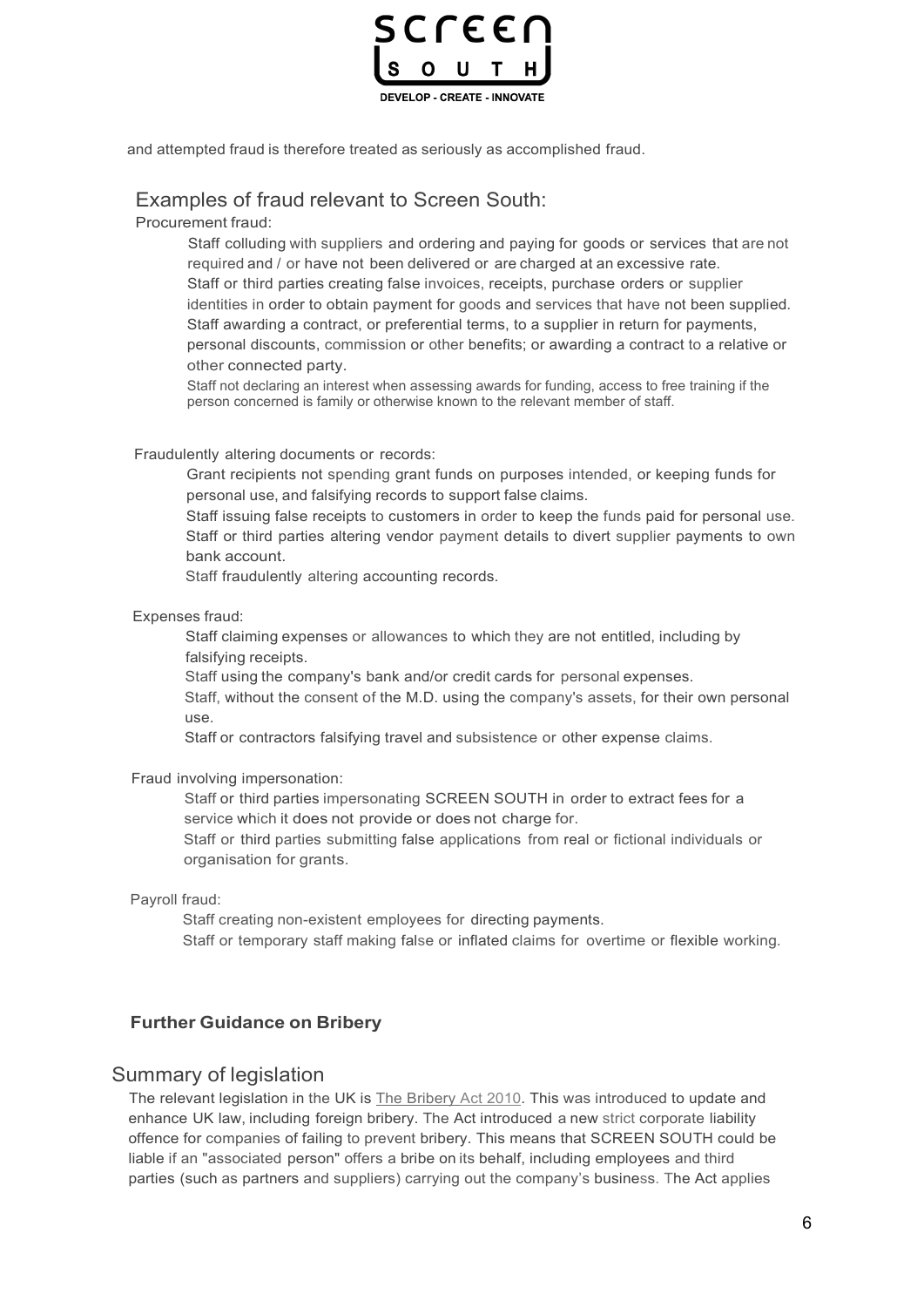

to UK organisations operating overseas.

The Act created four prime offences under which it is illegal to:

Offer, promise or give a financial or other advantage to another person with the intention of inducing them to perform their functions improperly, or to reward them forhaving done so;

Request, agree to receive or accept a financial or other advantage as the reward for an improper function or activity;

Bribe a foreign public official in order to obtain or retain a business; and A new offence of an organisation failing to prevent a bribe being paid by anyone associated with the organisation - employees, or anyone working on the organisation's behalf, such as a contractor or agent.

It is an offence to offer such a person a financial or other advantage with the intention of influencing them in the performance of their official duties.

# Examples (not exhaustive) of bribes relevant to Screen South:

Advantages that could be offered as part of a bribe:

- Cash, vouchers or other cash equivalents, or a "fee".Gifts.
- Hospitality or entertainment outside what would be acceptable under Screen South Policy onGifts and Hospitality.
- SCREEN SOUTH paying travel and accommodation costs to a third party where this is not standard business practice (e.g. not expenses for staff, Board member).
- Loans.
- Favourable business terms.
- Discount of services or providing services free of charge (or 'uninvoiced') Provision of information that offers a business or personal advantage.
- Offering or receiving one of the above advantages could count as a bribe if any of thefollowing was offered or given in return:
- Award of contract to particular bidder.
- Obtaining information that would put an individual or SCREEN SOUTH at an advantage, such as information about a competitive tender.
- Any other preferential treatment influenced by the receipt of an advantage.

The following would not usually count as bribes:

Payment of an official charge.

Hospitality that complies with Screen South Policy on Gifts and Hospitality.

Whether a provision of a particular item or service counts as a bribe depends upon the context and level of hospitality (etc) offered. The Bribery Act is not intended to prohibit reasonable and proportionate hospitality or business expenditure. Genuine hospitality or similar business expenditure that is reasonable and proportionate, in line with normal SCREEN SOUTH policy and practice. Judgement is required and the decision depends upon level of hospitality provided and the level of influence the person receiving it had on the business decision in question